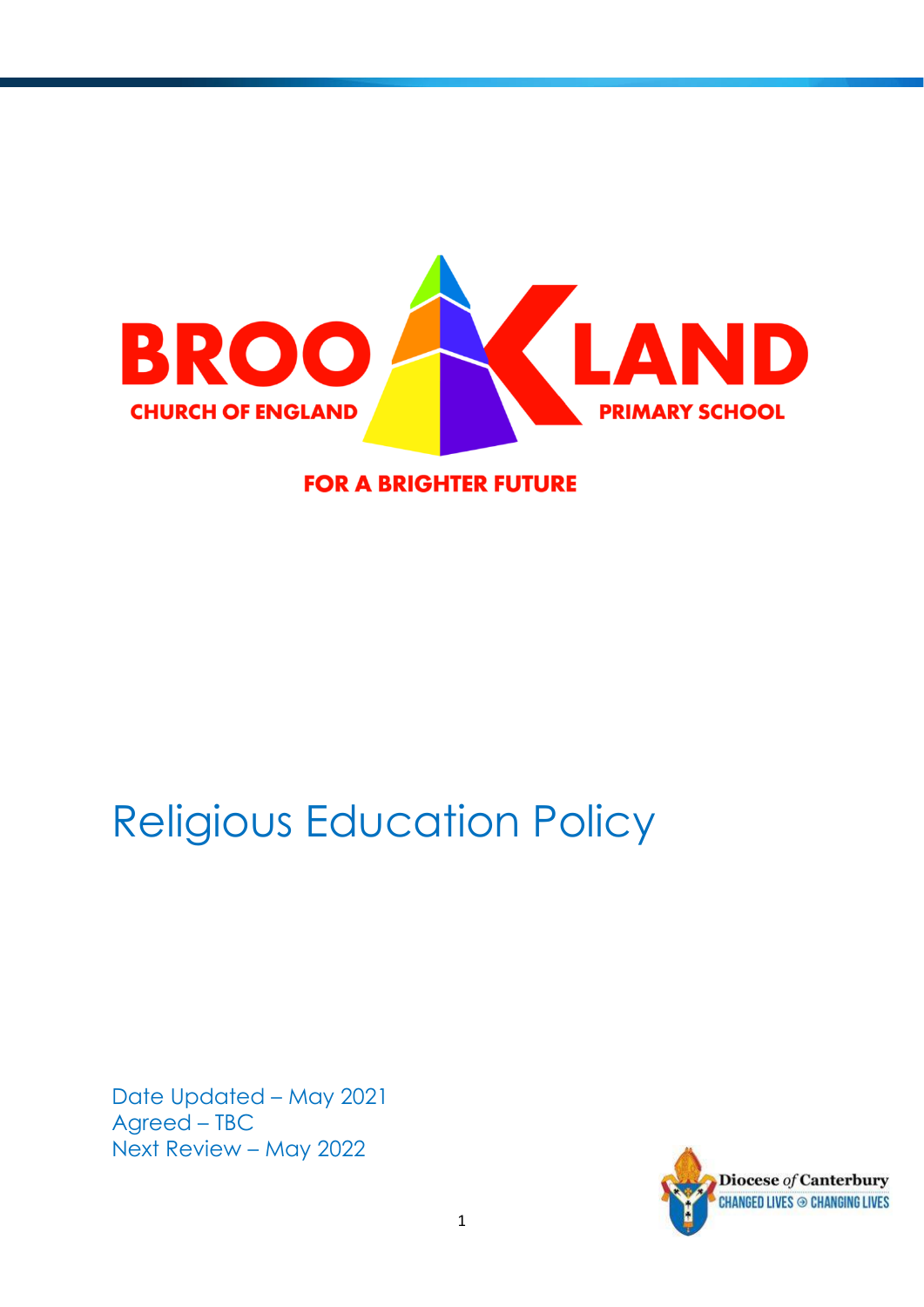## Policy Statement for Religious Education

Religious education should enable every child to flourish and to live life in all its fullness. (John 10:10). It will help educate for dignity and respect encouraging all to live well together

Such an approach is offered through a commitment to generous hospitality, being *true to our underpinning faith, but with a deep respect for the integrity of other religious traditions (and worldviews) and for the religious freedom of each person. (Religious Education Statement of Entitlement February 2019)*

#### **Vision and Values**

#### **Brookland Church Of England Primary School Vision Statement**

#### **'For A Brighter Future'**

#### **Following in Jesus' footsteps, we learn to make positive and courageous CHOICES to brighten not only our future but that of others.**

Our key values are:

**Courage Humility Offering Integrity Commitment Empathy Service** 

#### Introduction

*At Brookland CE Primary School,* pupils and their families can expect a high quality religious education (RE) curriculum that is rich and varied, enabling learners to acquire a thorough knowledge and understanding of a range of faiths and world views. As a church school, the teaching of Christianity is at the heart of our RE curriculum. Through the Understanding Christianity resource, the use of an enquiry approach engages with significant theological concepts and the pupil's own understanding of the world as part of their wider religious literacy. Using *the Kent Agreed Syllabus* we learn about other religions and world views, fostering respect for them. Links with our Christian values and vision, and support for pupil's spiritual, moral, social and cultural (SMSC) development are intrinsic to our RE curriculum and have a significant impact on learners. We provide a wide range of opportunities for learners to understand and to make links between the beliefs, practices and value systems of the range of faiths and world views studied.

#### Aims and objectives

As stated in the Church of England Statement of Entitlement for Religious Education, our school aims for all pupils:

• To know about and understand Christianity as a diverse global living faith through the exploration of core beliefs using an approach that critically engages with biblical text.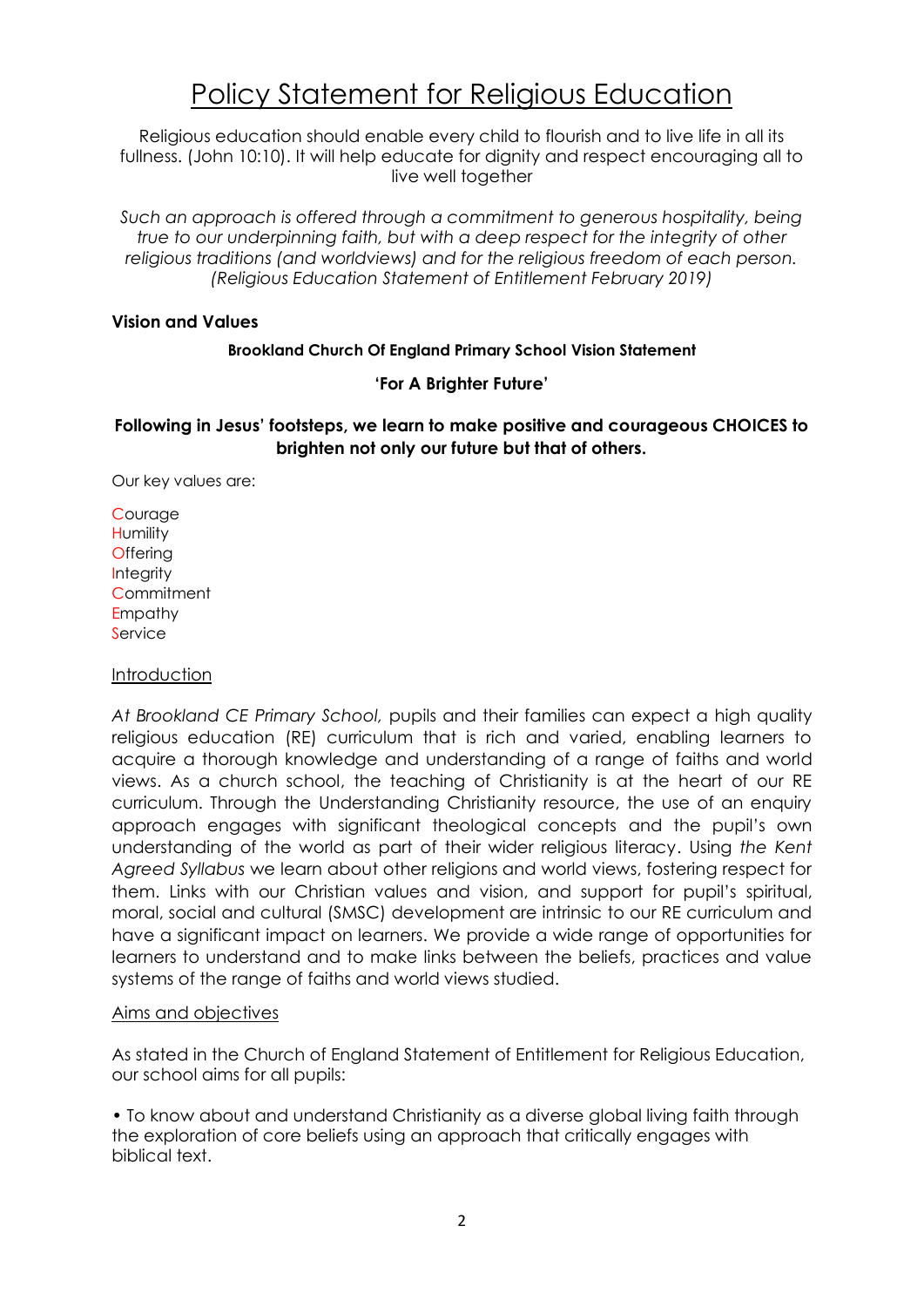• To gain knowledge and understanding of a range of religions and worldviews appreciating diversity, continuity and change within the religions and worldviews being studied.

• To engage with challenging questions of meaning and purpose raised by human existence and experience.

• To recognise the concept of religion and its continuing influence on Britain's cultural heritage and in the lives of individuals and societies in different times, cultures and places.

• To explore their own religious, spiritual and philosophical ways of living, believing and thinking.

#### Curriculum for Religious Education

RE is an academic subject that has a high profile in our school curriculum. It is a priority for senior leaders, who ensure that the teaching, learning and resourcing of RE is comparable with other curriculum subjects.

This means that the RE curriculum:

- is intrinsic to the outworking of our distinctive Christian vision in enabling all pupils to flourish. In addition, it contributes to British values and to pupils' spiritual, moral, social and cultural development.
- is delivered in an objective, critical and pluralistic manner to engage and challenge all pupils through an exploration of core concepts and questions. Lessons provide meaningful and informed dialogue with a range of religions and worldviews.
- reflects a good balance between the disciplines of theology, philosophy and human science, to enable pupils to develop their religious literacy\* *\*Religious Literacy: Helping children and young people hold balanced and wellinformed conversations about religion and belief. [\(Key Principles of a balanced](https://www.churchofengland.org/sites/default/files/2018-03/Key%20principles%20of%20a%20balanced%20curriculum%20in%20RE_0.pdf)  [curriculum in RE.\)](https://www.churchofengland.org/sites/default/files/2018-03/Key%20principles%20of%20a%20balanced%20curriculum%20in%20RE_0.pdf)*
- enables pupils to acquire a rich, deep knowledge and understanding of Christian belief and practice, including the ways in which it is unique and diverse, whilst engaging with biblical texts and theological ideas.
- provides opportunities for pupils to understand the role of foundational texts, beliefs, rituals, and practices and how they help to form identity in a range of religions and worldviews.
- supports the development of other curriculum areas and other general educational abilities such as literacy, empathy and the ability to express thoughts, feelings and personal beliefs.
- encompasses the full range of abilities to ensure that all flourish academically, using a wide range of teaching and learning strategies which consider the task, outcome, resource, support and pupil grouping as appropriate to pupils' needs
- offers tasks that are age appropriate, challenging and sufficiently demanding to stimulate and engage all pupils, whilst extending the most able and providing support for those who need it.
- ensures that all pupils' contributions are valued in RE as they draw on their own experiences and beliefs

Curriculum balance and time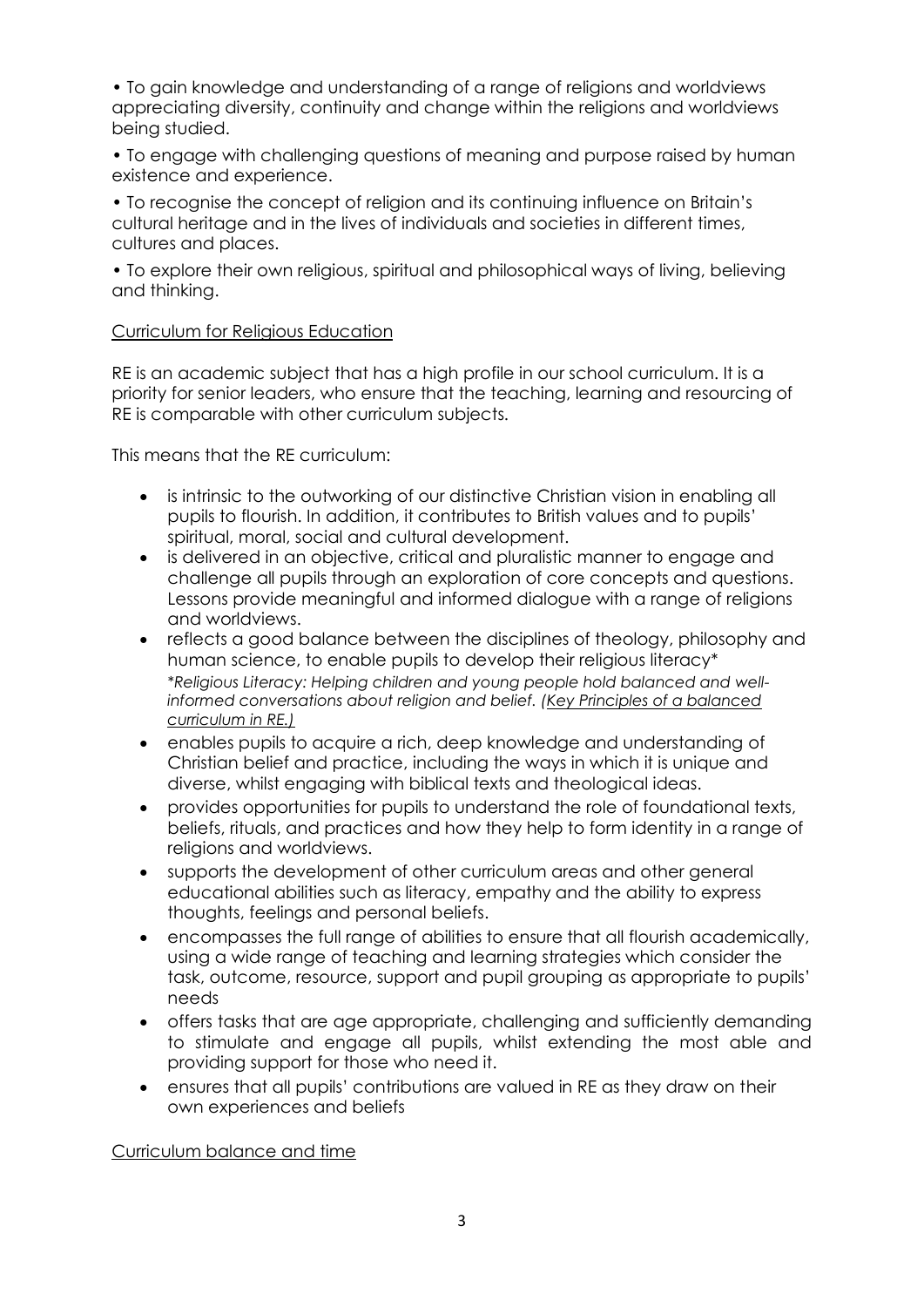Reflecting the school's trust deed parents and pupils are entitled to expect that, in Church schools, Christianity should be the majority religion studied in each year group and should be at least 50% of curriculum time. Sufficient dedicated curriculum time, meeting explicitly RE objectives, however organised, should be committed to the delivery of RE. This should aim to be close to 10% but must be no less than 5% in key stages 1-4.

#### *More information can be found in Appendix One*

Schools must take note that the RE entitlement is totally separate from requirements for collective worship. Collective worship must not be considered curriculum time for RE or the teaching of RE.

#### Teaching and learning

Learning activities provide fully for the needs of all pupils, so that they develop a wide range of skills including enquiry, analysis, interpretation, evaluation and reflection. RE lessons provide a safe space to explore their own religious, spiritual and/or philosophical ways of seeing, living and thinking, believing and belonging. They provide opportunities to engage in meaningful and informed dialogue with those of all religions and worldviews.

Pupils experience opportunities to learn and express themselves through an enquirybased style of learning by:

- Posing and discussing 'big' and challenging questions
- Reading and critically analysing texts.
- Interpreting information from different sources.
- Seeking information for themselves in libraries and on computers.
- Listening to and discussing with the teacher and other pupils.
- Engaging in pair and group work.
- Exploring a range of media such as artefacts, pictures, photographs, music and drama.
- Experiencing visits and visitors.
- Taking part in outdoor learning.
- Taking time for reflection.

Teaching in RE challenges stereotypes, misinformation and misconceptions about race, gender and religion. Lessons seek to present religions and world views in all their richness and diversity in terms of beliefs, traditions, customs and lifestyle in a sensitive and accurate way in order to encourage a positive attitude towards diversity. All questions, views, and opinions are treated with sensitivity and respect.

Teachers establish clear links between elements of religious belief and practice and aspects of the children's own lives. Teaching enables pupils to gain something of personal value from their study of religious belief and practice, for example, the way that they might apply insights gained from religious stories to their own lives.

#### Cross-curricular links

Religious education supports the development of general educational abilities such as literacy, empathy and the ability to express thoughts, feelings and personal beliefs. RE also makes a major contribution to pupils' SMSC development. It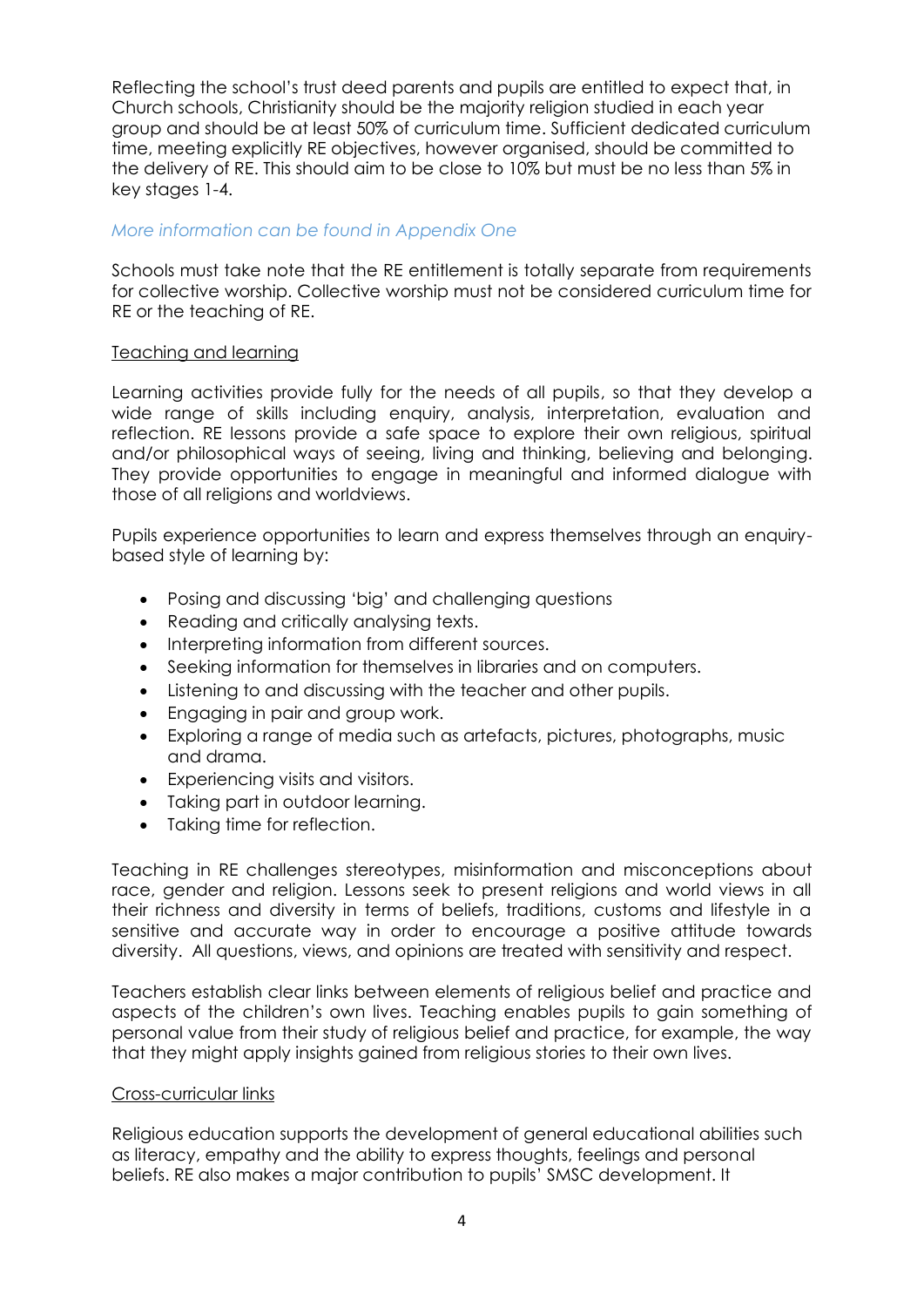addresses issues which arise in a range of subjects, such as English, art, drama and history, geography, computing, music as well as personal, social and emotional education and citizenship.

#### Health and Safety

Health and safety issues may arise in religious education on a number of occasions for example, when pupils:

- Handle artefacts.
- Consume food.
- Visit places of worship.

Teachers will conform to guidelines in the school's health and safety policy in these circumstances.

#### Assessment, Recording and Reporting

Assessment in religious education will:

- Involve identifying suitable opportunities in schemes of work such as Understanding Christianity.
- Be directly related to the expectations of the *……..Diocesan syllabus or Locally Agreed Syllabus (add appropriate details)*
- Seek to identify development in the different areas of learning in the subject and not only in the acquisition of factual knowledge.
- Recognise the range of skills and attitudes which the subject seeks to develop.
- Employ well defined criteria for marking and assessment which identify progress and achievement as well as effort, following the school's marking policy.
- Include pupil self-assessment.
- Enable effective tracking of pupil progress to identify areas for development in pupil's knowledge and understanding, as well as whole school areas for development.
- Enable effective reporting to parents.

#### Role of the RE subject leader

The subject leader will:

- Ensure that all pupils receive their legal entitlement of religious education.
- Ensure RE provision reflects the [Church of England Statement of Entitlement.](/Volumes/REBECCA%20CCO/•https:/www.churchofengland.org/sites/default/files/2019-02/RE%20Statement%20of%20Entitlement%20for%20Church%20Schools.pdf)
- Produce and regularly review a subject policy to ensure that it remains up to date.
- Ensure all teachers know what should be taught in religious education, what resources are available, and what standards of attainment are expected at the end of each Key Stage.
- Monitor and review the implementation of policy and units of work.
- Monitor the quality and effectiveness of teaching and learning in RE and pupils' progress and standards.
- Ensure there are rigorous assessment systems in place to enable teachers and pupils to gauge progress and attainment in RE.
- Monitor, analyse and question RE assessments carried out by staff.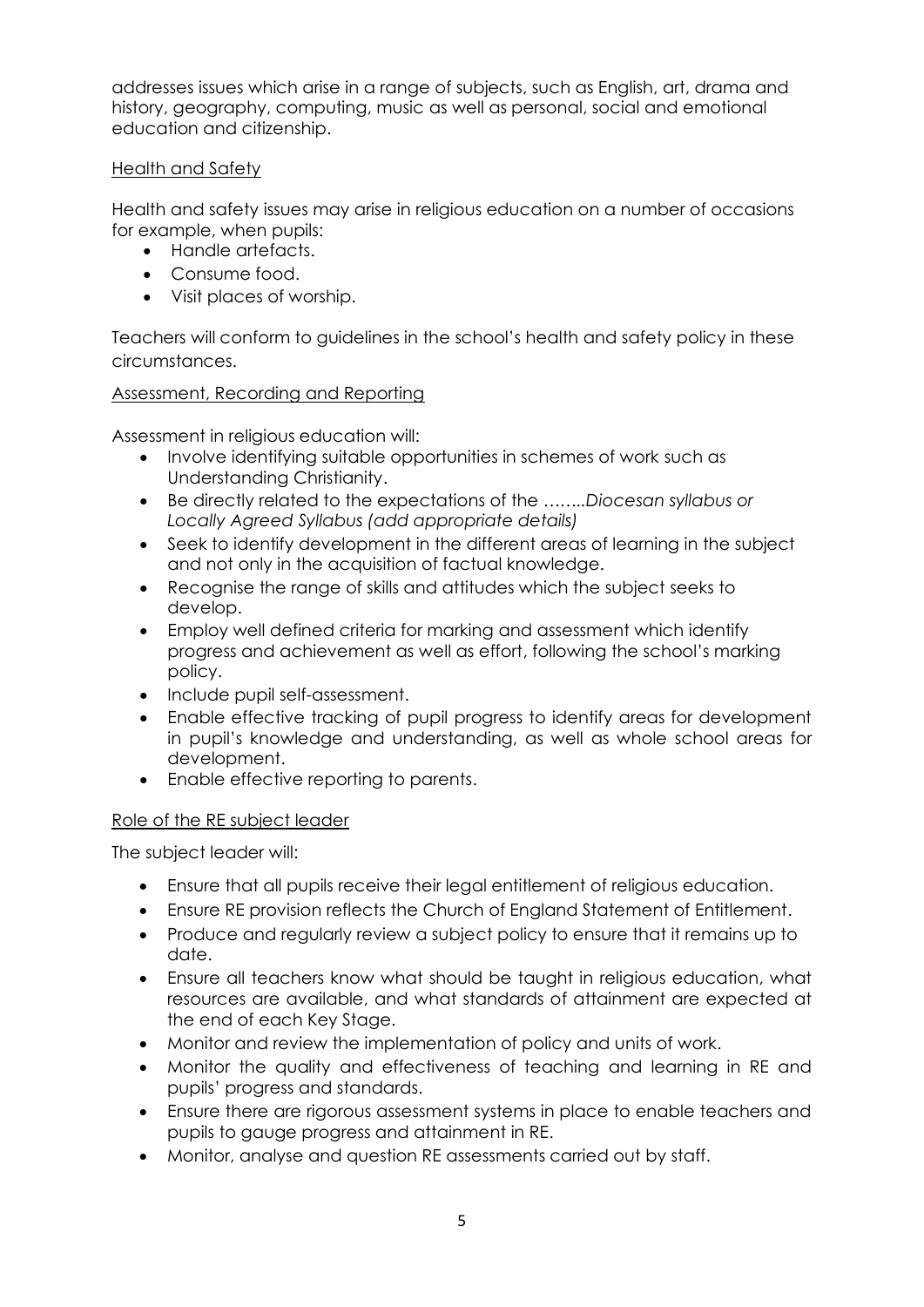- Liaise with the HT and Governors to feedback on the monitoring and impact of RE across the school.
- Support colleagues by sharing new ideas and pedagogy, to help develop their subject confidence and expertise through CPD opportunities and support sessions.
- Seek opportunities to share effective practice locally and regionally and engage in professional development for themselves and other staff members.
- Oversee the RE budget and monitor RE resources to ensure they are kept and stored respectfully and replaced where necessary.
- Ensure there is a school protocol, that covers safeguarding procedures and a suitability process, for when visitors are invited into RE lessons.

#### Resources

Religious education will be funded to enable a range of resources on different religions to be purchased, such as books for teachers, pupils and the library; posters, CDs, DVDs and artefacts. The school makes use of guidance material produced by the Diocese. Funding will also allow, where possible, visits to different places of worship and provide INSET for staff. All resources will be listed, stored, be easily accessible and kept in good condition. Resource banks will be available for both staff and pupils on all major religions and world views as appropriate.

#### Legal Requirements

Religious Education must be provided for all registered pupils in full time education except those withdrawn at their parents' request (or their own request if aged 18 or over).

*(DfE Circular 1 / 94, paragraphs 44 & 49, and Non-Statutory Guidance 2010 page 28)* The law relating to Religious Education for pupils who are not yet in key stage 1 is different from that relating to subjects of the National Curriculum. As Religious Education must be taught to 'all registered pupils at the school', it includes pupils in reception classes, but not those in nursery classes or play groups.

The school must comply with any request from a parent to withdraw their child and parents are not required to give their reasons for wanting to do so. However, in view of the Christian ethos and distinctive Christian character of our school, we would hope that all children admitted will participate fully in RE, and that anyone wishing to withdraw their child would discuss this with the headteacher before making this decision.

*(If students are withdrawn from religious education, alternative learning tasks and supervision will be put into place.)*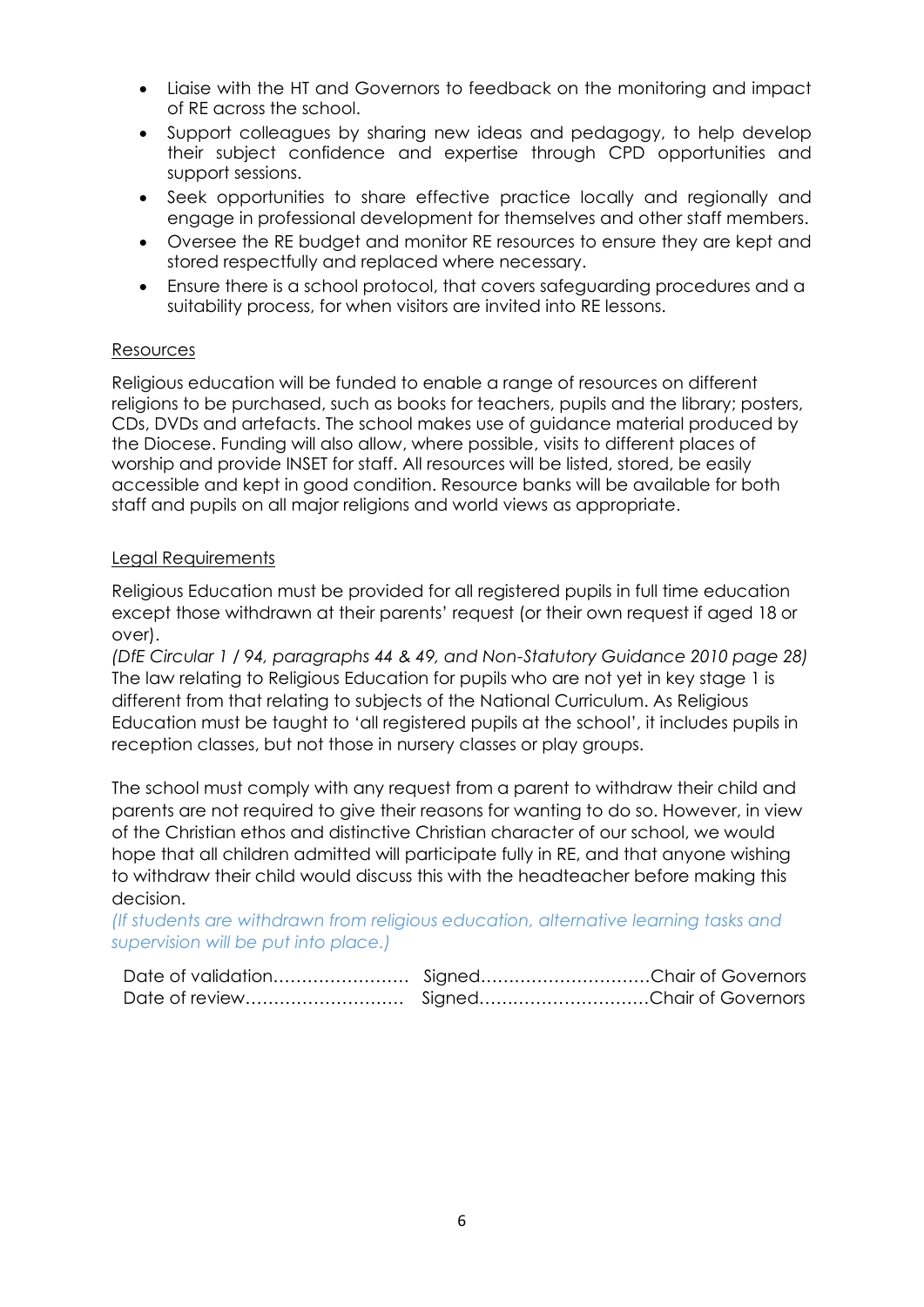

 **Courage, Humility, Offering, Integrity, Commitment, Empathy, Service**

### **RE progression pathway**

At Brookland, our RE curriculum is designed to give children a solid understanding of Christianity and an overview of the main beliefs and practises of Islam, Judaism, Sikhism and Hinduism. Each topic has an overall question to consider. Throughout the topic, children are encouraged to discuss, question and debate these beliefs using what they have learned. They also consider the impact these beliefs have on the world we live in and how to empathise, respect and engage with people who have a different belief than themselves.

In addition to these topics, we have extra days throughout the year which focus on a world religion so that the children are able to refresh their knowledge of these and have a wider experience of people's beliefs.

By teaching the children about different types of people and a variety of life and cultural experiences, our hope is that they will be able to make the right choices to ensure they can effectively brighten the future for others. If they are able to understand that the world reflects everyone's actions, they can choose to make their impact a positive one.

| Religion     | <b>EYFS</b>                                                        | <b>KS1 A</b>                                      | KS1B                   | LKS2 A                               | LKS2 B                                                  | UKS2 A                                                | UKS2B                                                            |
|--------------|--------------------------------------------------------------------|---------------------------------------------------|------------------------|--------------------------------------|---------------------------------------------------------|-------------------------------------------------------|------------------------------------------------------------------|
| Christianity |                                                                    |                                                   |                        |                                      |                                                         |                                                       |                                                                  |
| Creation     | Why is the word<br>'God' so<br>important to<br>Christians?         |                                                   | Who made the<br>world? |                                      | What do Christians<br>learn from the<br>creation story? | What does it<br>mean if God is<br>loving and<br>holy? | Creation and<br>science:<br>complementar<br>y or<br>conflicting? |
| Incarnation  | Why do<br>Christians<br>perform nativity<br>plays at<br>Christmas? | Why does<br>Christmas<br>matter to<br>Christians? |                        | What is the<br>trinity?<br>Christmas |                                                         | Was Jesus the<br>Messiah?                             |                                                                  |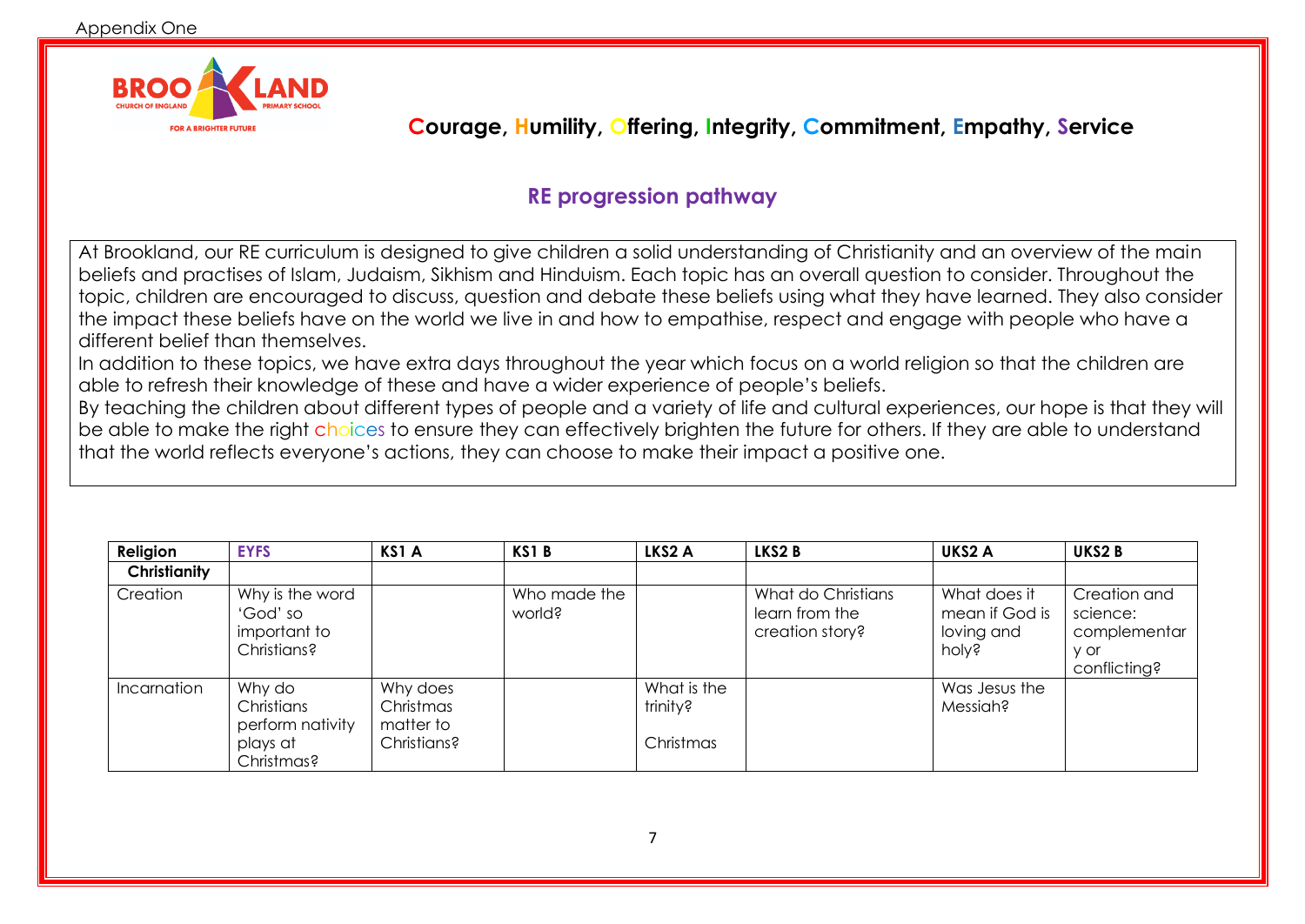| Gospel            |                                                             | What is the<br>good news<br>that Jesus<br>brings? |                                                    | What kind<br>of world did<br>Jesus want?                       |                                                                |                                                   |                                                           | What would<br>Jesus do?<br>Christmas                                                                                                                                      |
|-------------------|-------------------------------------------------------------|---------------------------------------------------|----------------------------------------------------|----------------------------------------------------------------|----------------------------------------------------------------|---------------------------------------------------|-----------------------------------------------------------|---------------------------------------------------------------------------------------------------------------------------------------------------------------------------|
| People of<br>God  | Which stories<br>are special and<br>why?                    |                                                   |                                                    | What is it<br>like to follow<br>God?                           |                                                                |                                                   | How can<br>following God<br>bring freedom<br>and justice? |                                                                                                                                                                           |
| Salvation         | Why do<br>Christians put a<br>cross in an<br>Easter garden? |                                                   | Why does<br>Easter matter<br>to Christians?        |                                                                | Why do Christians call<br>the day Jesus died<br>'Good Friday'? |                                                   | What did Jesus<br>do to save<br>human<br>beings?          | What<br>difference<br>does the<br>resurrection<br>make for<br>Christians?                                                                                                 |
| Kingdom of<br>God |                                                             |                                                   |                                                    | When Jesus<br>left, what<br>was the<br>impact of<br>Pentecost? |                                                                |                                                   | What kind of<br>King is Jesus?                            |                                                                                                                                                                           |
| Judaism           | Which stories<br>are special and<br>why?                    | Who is Jewish<br>and what do<br>they believe?     |                                                    |                                                                |                                                                | Why<br>do<br>some<br>peopl                        | What does it<br>mean to be<br>Jewish in<br>Britain today? |                                                                                                                                                                           |
| Islam             |                                                             |                                                   | Who is a<br>Muslim and<br>what do they<br>believe? |                                                                | What does it<br>mean to be<br>a Muslim in<br>Britain today?    | e<br>consi<br>der<br>life as<br>a<br>journe<br>λś |                                                           | What does it<br>mean to be a<br>Muslim in<br>Britain today?<br>Is it better to<br>express your<br>beliefs in arts<br>and<br>architecture or<br>charity and<br>generosity? |
| Hinduism          |                                                             |                                                   |                                                    |                                                                |                                                                |                                                   |                                                           | What does it<br>mean to be a<br>Hindu in Britain<br>today?                                                                                                                |
| Sikhism           |                                                             |                                                   |                                                    | How do Sikh                                                    | What is                                                        |                                                   |                                                           |                                                                                                                                                                           |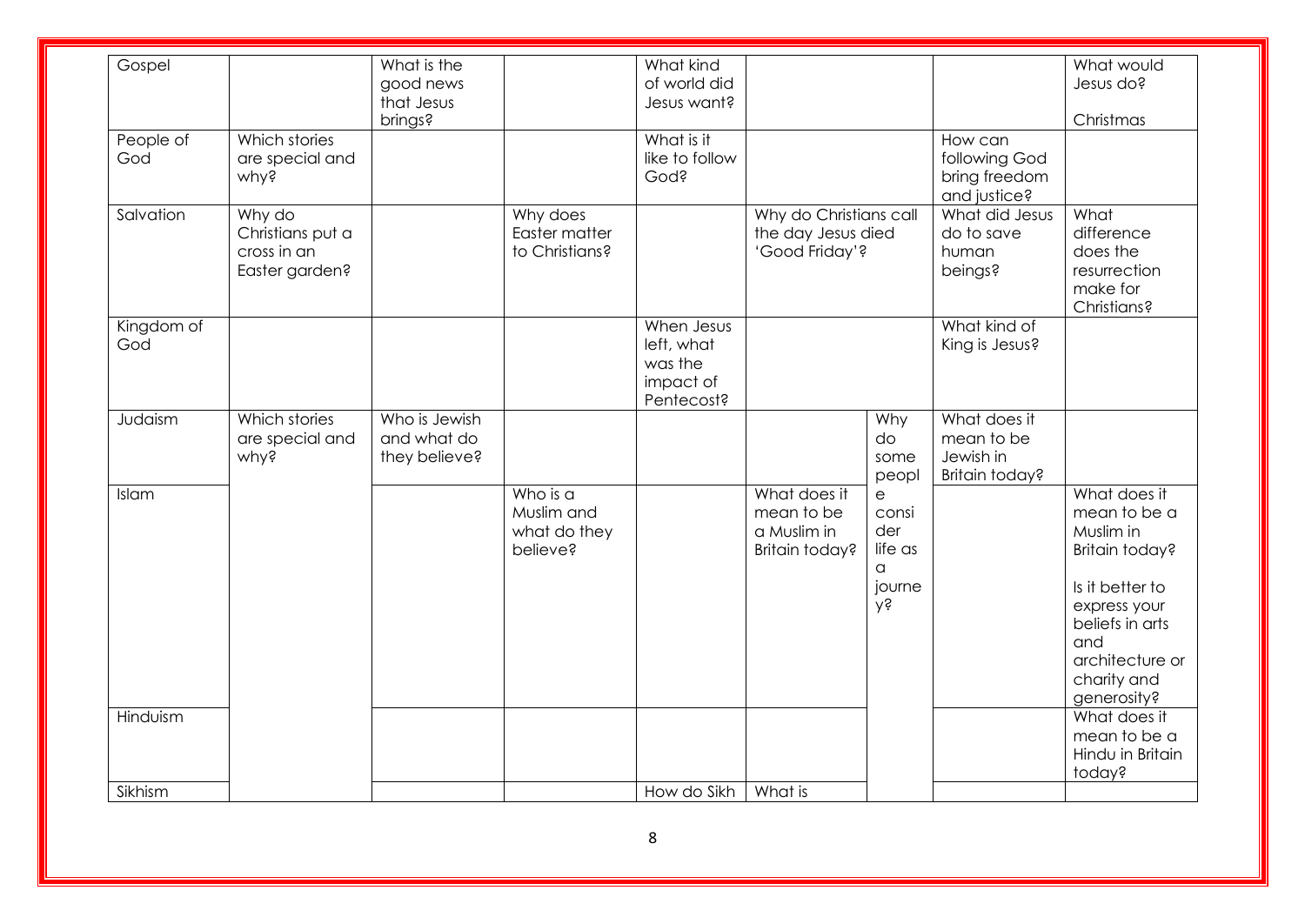| people<br>worship and<br>celebrate? | important tor<br>Sikh people? |
|-------------------------------------|-------------------------------|
|-------------------------------------|-------------------------------|

|               | <b>EYFS</b> | Year 1                  | Year 2                     | Year 3                 | Year 4                   | Year 5                   | Year 6                |
|---------------|-------------|-------------------------|----------------------------|------------------------|--------------------------|--------------------------|-----------------------|
|               | * Know      | <b>* Know</b> terms as  | Know terms as              | <b>* Know</b> terms as | <b>* Know</b> terms as   | <b>* Know</b> terms as   | * Know terms as       |
|               | terms as    | below                   | below                      | below                  | below                    | below                    | below                 |
|               | below       | * <b>Retell</b> a story | * <b>Retell</b> a story in | * Make simple links    | * Identify how           | * Identify, outline      | * Outline clearly     |
|               |             | * Talk about simple     | own words                  | * Make                 | themes are linked        | and <b>explain</b> parts | * Identify text type, |
| text          |             | <i>issues</i>           | * Talk about simple        | connections            | across the               | of the Bible             | features and          |
|               |             | * Give a simple         | <i>issues</i>              | between stories        | Bible/faiths             | * Use technical          | purpose               |
| the           |             | account                 | $*$ Give a clear,          | * Make suggestions     | * Make clear links       | <b>terms</b> accurately  | * Take account,       |
| ৳             |             | * Recognise some        | simple account             | about                  | * Note differences       | * Suggest and            | suggest and           |
| $\frac{0}{5}$ |             | objects and             | * Explain what a           | Christian/Sikh         | <b>Offer suggestions</b> | explain meanings         | compare               |
| Sens          |             | themes and              | story means for a          | <b>beliefs</b>         | about the                | * Explain                | understandings        |
|               |             | suggest why these       | believer                   | * Identify             | meanings of Bible        | connections using        | * Explain             |
|               |             | are important           | <b>* Recognise links</b>   | differences            | stories/events for       | theological terms        | connections using     |
| Make          |             | $*$ Begin to            | <b>Recognise</b> some      | * Suggest              | Christians and           | * Compare                | theological terms     |
|               |             | recognise key           | objects/themes/            | meanings               | others                   | personal ideas with      | * Show awareness      |
|               |             | sections of the         | concepts                   | * Give examples        |                          | religious                | of different          |
|               |             | Bible as a book         | * Suggest the              | * Order events         |                          | interpretations          | interpretations       |
|               |             |                         | importance                 |                        |                          |                          |                       |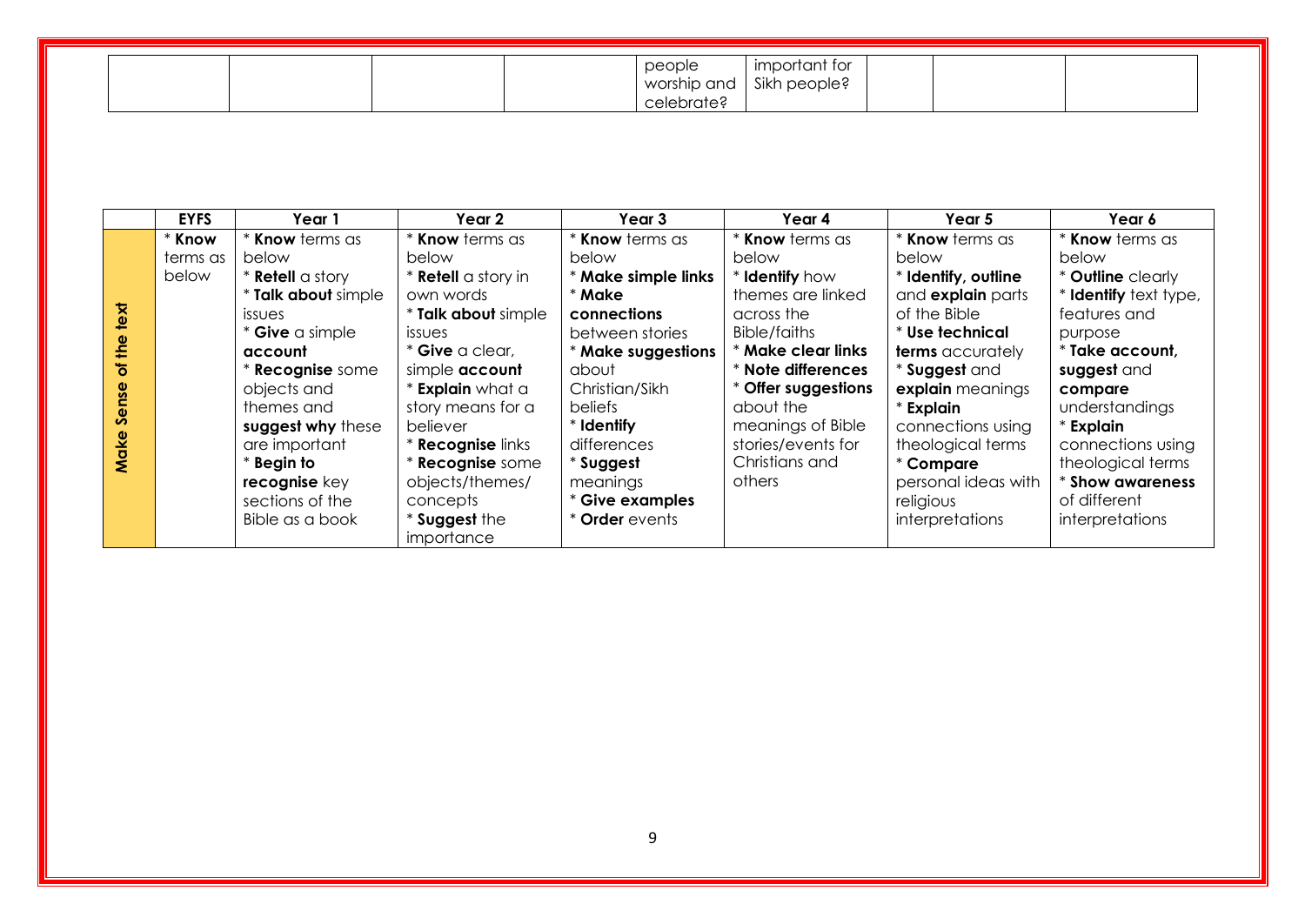| religion show their<br>beliefs<br>* Explain similarities | impact<br>$\frac{1}{2}$<br>Understand | * Give an example<br>of some things that<br>Christians/Jews/<br>Muslims do<br>* Begin to describe<br>some<br>Christian/Jewish/M<br>uslim practices<br>* Identify a few<br>ways that people<br>of faith follow the<br>teachings of the<br>Holy book | * Give examples of<br>some things that<br>Christians/Jews/Mu<br>slims do<br>* <b>Describe</b> some<br>Christian/Muslim/Je<br>wish practices<br>* Identify some<br>ways that people<br>of faith follow the<br>teachings of the<br>Holy book | * Make simple links<br>between<br>teachings and<br>practices<br>* <b>Describe</b> things<br>that are important<br>to Sikhs/Muslims<br>and recognise<br>their impact<br>* Describe<br>Sikh/Muslim<br>practices/ceremon<br>ies<br>* Describe how<br>believers worship<br>and suggest why | * Make clear links<br>between Bible<br>verses and religious<br>concepts<br>* <b>Describe</b> things<br>that are important<br>to Sikhs/Muslims<br>and recognise<br>their impact<br>* Describe<br>Sikh/Muslim<br>practices/ceremon<br>ies<br>* Give examples of<br>how and suggest<br>why followers of | * Make<br>connections<br>between holy<br>books and what<br>followers believe<br>* Give examples of<br>ways<br>* Show how people<br>reflect their faith<br>and beliefs through<br>celebrations<br>* <b>Comment</b> on<br>theological<br>ideas/religious<br>practices | * Make clear<br>connections<br>between holy<br>books and what<br>followers believe<br>* Give a range of<br>examples of ways<br>* Show<br>understanding<br>* Comment<br>thoughtfully on<br>theological<br>ideas/religious<br>practices |
|----------------------------------------------------------|---------------------------------------|----------------------------------------------------------------------------------------------------------------------------------------------------------------------------------------------------------------------------------------------------|--------------------------------------------------------------------------------------------------------------------------------------------------------------------------------------------------------------------------------------------|----------------------------------------------------------------------------------------------------------------------------------------------------------------------------------------------------------------------------------------------------------------------------------------|------------------------------------------------------------------------------------------------------------------------------------------------------------------------------------------------------------------------------------------------------------------------------------------------------|---------------------------------------------------------------------------------------------------------------------------------------------------------------------------------------------------------------------------------------------------------------------|---------------------------------------------------------------------------------------------------------------------------------------------------------------------------------------------------------------------------------------|
|----------------------------------------------------------|---------------------------------------|----------------------------------------------------------------------------------------------------------------------------------------------------------------------------------------------------------------------------------------------------|--------------------------------------------------------------------------------------------------------------------------------------------------------------------------------------------------------------------------------------------|----------------------------------------------------------------------------------------------------------------------------------------------------------------------------------------------------------------------------------------------------------------------------------------|------------------------------------------------------------------------------------------------------------------------------------------------------------------------------------------------------------------------------------------------------------------------------------------------------|---------------------------------------------------------------------------------------------------------------------------------------------------------------------------------------------------------------------------------------------------------------------|---------------------------------------------------------------------------------------------------------------------------------------------------------------------------------------------------------------------------------------|